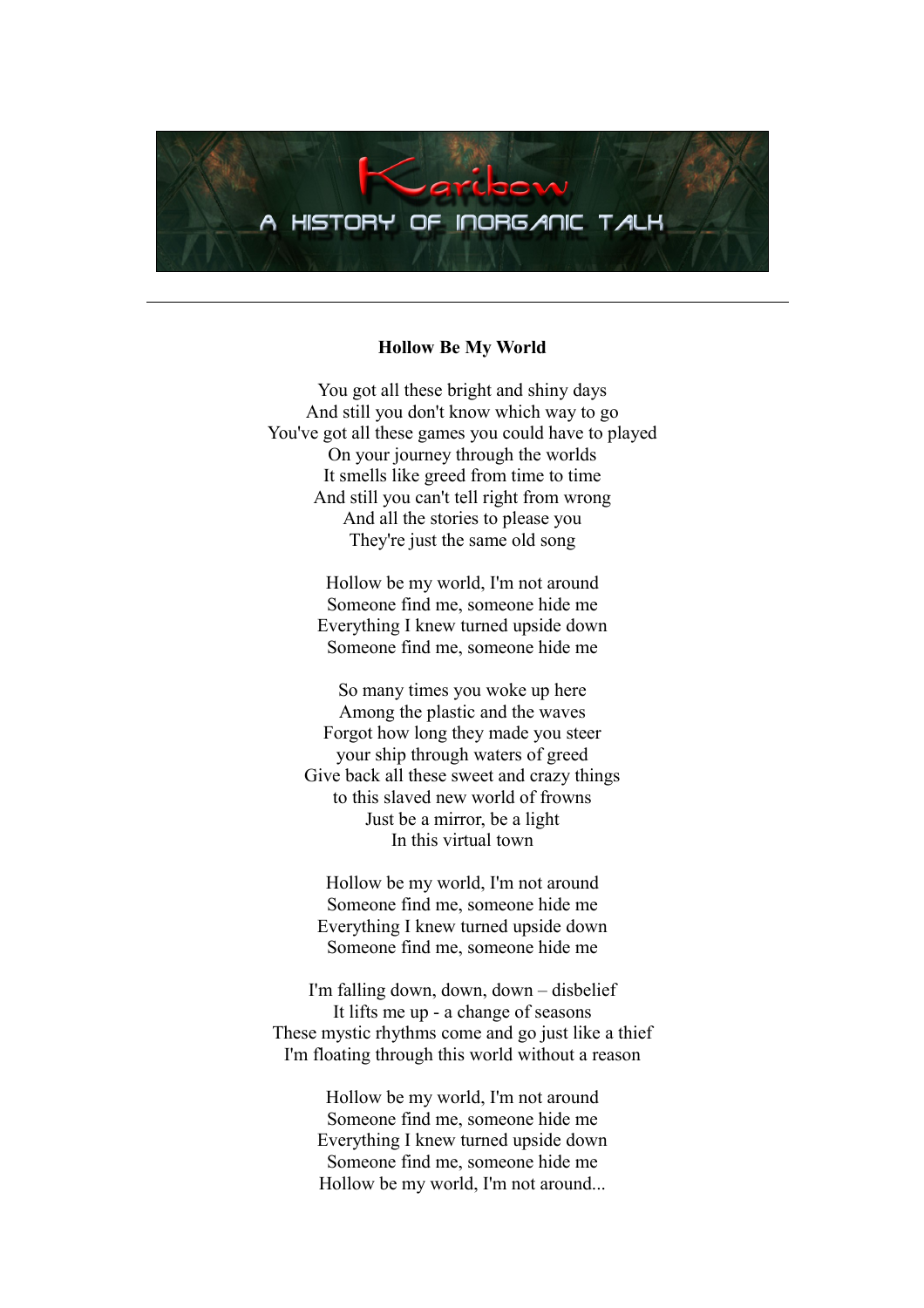# **Seven Last Times**

I know there's something rising up, and I'm sure that right now some things are about to come down. However, right in the middle, exactly in the place where they collide there's a special glimpse of this realization and the voice that keeps telling me "There are seven times left"

He feels decay, you call it natural. The man's so sure, you guess he's torn His age has come to tell him: "Pack your things and go!" He says: "So soon I'll be reborn!"

When the moon shines raise your head and go Cross the river when the sun is low In the dark night worlds become so pure Hit by daylight things are not so sure

When the seven good times are coming here and the seven last times I'm free and the rivers of life come flowing over me When the seven good times are coming here and the seven last times I'm free and my seven lush lives come flowing back to me

He's seen the Earth you still believe is real He knows the wheel of time is turning on and on You sit and pray, his world's perpetual You can't believe he said "It's done!"

When the moon shines raise your head and go Cross the river when the sun is low In the dark night worlds become so pure Hit by daylight things are not so sure

When the seven good times are coming here and the seven last times I'm free and the rivers of life come flowing over me When the seven good times are coming here and the seven last times I'm free and my seven lush lives come flowing back to me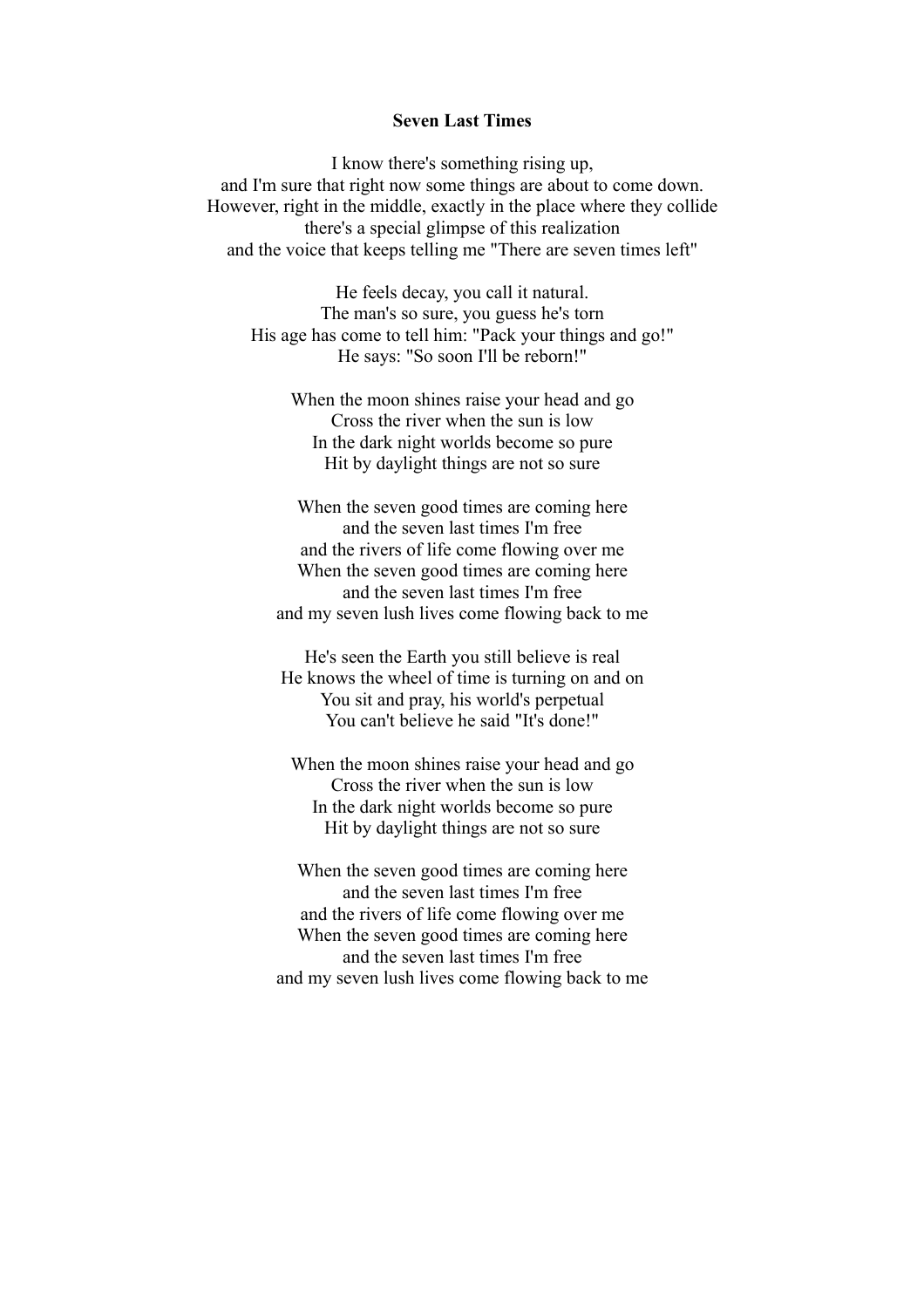## **Inorganic Talk**

It all started with the Big Wish, you're connected, plunging into life, reaching out for life Growing up, start walking, and in the end you're falling down again, lose your crown again

> Go! For a God mode life we go! And we fall, fall, fall... In a human way we fall! And we go...

It's a game you have to lose to win (Don't change the way you feel) Even if it takes your life again (You will know what is real) Every time they come to haunt you (Your mind lights up the dark) We are nothing but a history of inorganic...

> Go! For a God mode life we go! And we fall, fall, fall... In a human way we fall, And we go! For a God mode life we go! And we fall, fall, fall... in a human way we fall!

Even when they say you're done don't change the way you feel! Even if they take your life you will know what is real! Every time you feel afraid your mind lights up the dark! Remember you are still a part of inorganic talk!

> Go! For a God mode life we go! And we fall, fall, fall... In a human way we fall, And we go! For a God mode life we go! And we fall, fall, fall... in a human way we fall!

> > ... will know what is real... ... a light lights up the dark...

Even when they say you're done don't change the way you feel! Even if they take your life you will know what is real! Every time you feel afraid your mind lights up the dark! Remember you are still a part of inorganic talk! (2x)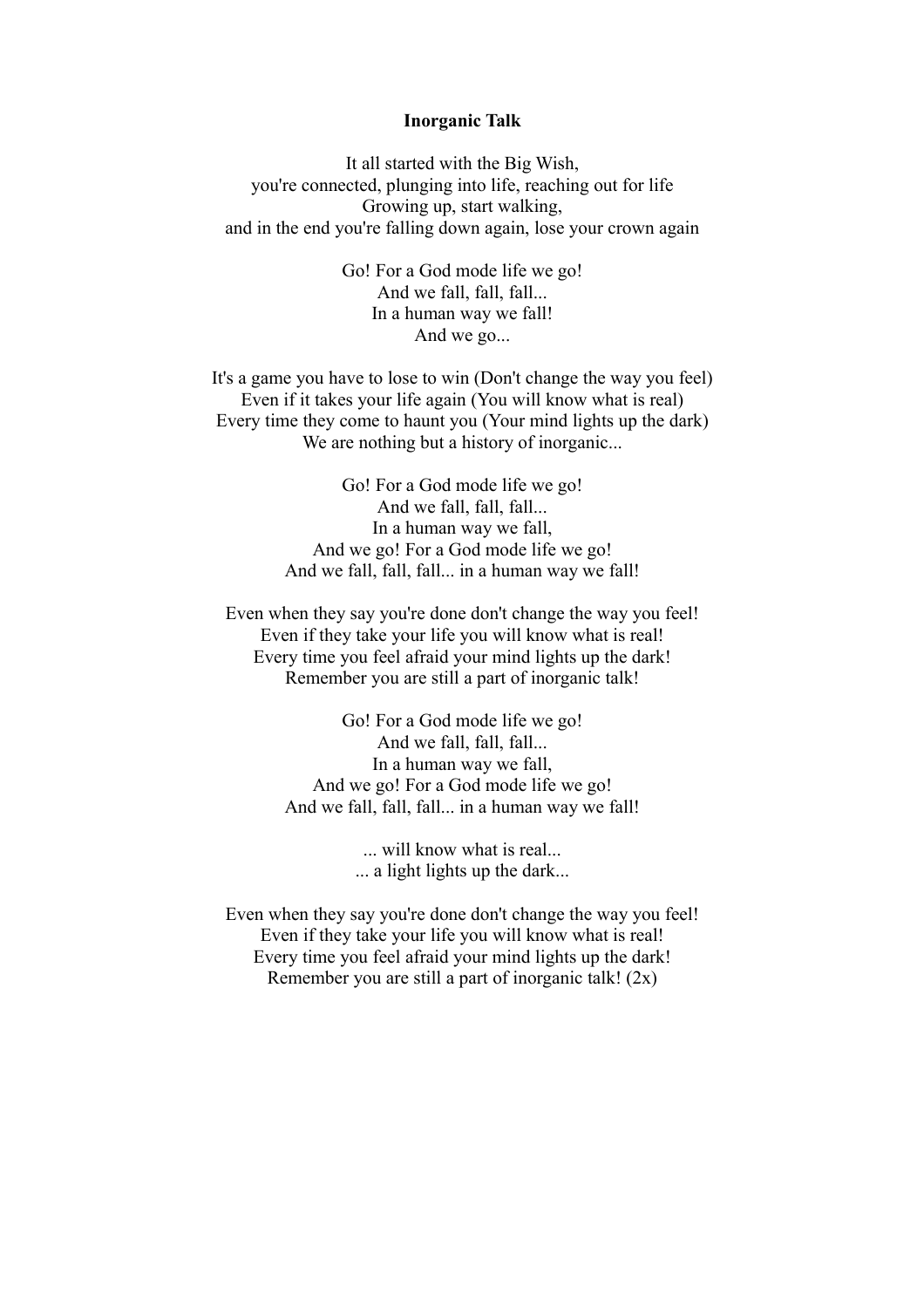# **Under A Silent Sun**

You had your round-trip tickets from hell to heaven and back and this incomparable way I knew that girl's the limit and she lived beyond my thoughts I said: Hey, hey, hey!

> I travel through nowhere, no man's land I travel the void again I'm conquering nothing in no man's land I travel the void again

10,000 times my race was run 10,000 vows and still I come undone 10,000 lives, 10,000 miles to go under a silent sun

I'm travelling through no man's land I'm travelling the void again

You plan a lifelong stay in your golden cages and you sail a distant sea You're a lifetime away from future, not waving but drowning you're smiling at me I travel through nowhere, no man's land I travel the void again I'm conquering nothing in no man's land I travel the void again

> 10,000 times my race was run 10,000 vows and still I come undone 10,000 lives, 10,000 miles to go under a silent sun 10,000 times my race was run 10,000 vows and still I come undone 10,000 lives, 10,000 miles to go under a silent sun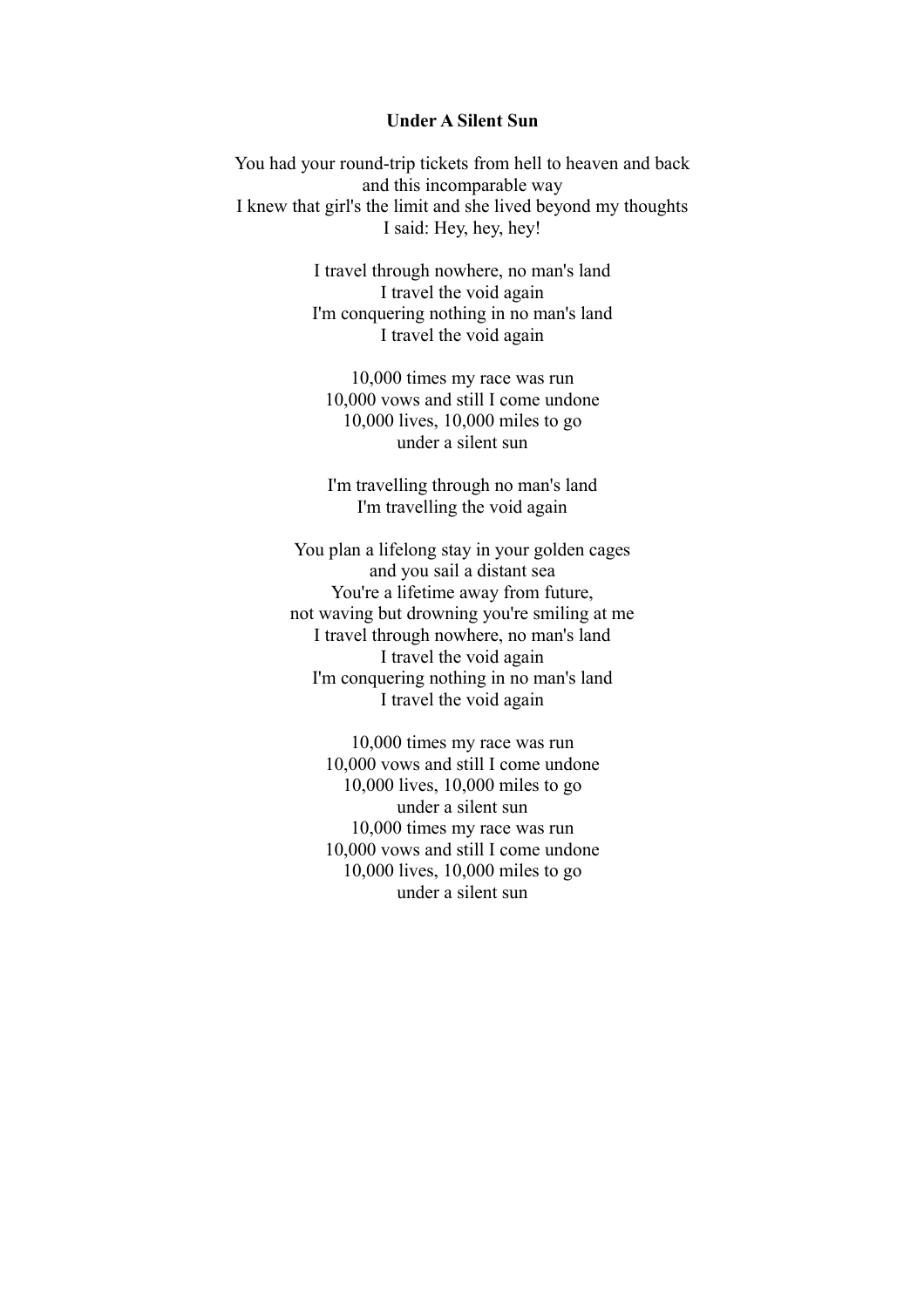## **Dancing In The Shadows**

The colourflow of dawn has turned my mind into a sigh Light reveals chameleons residing in the sky There's nothing like these moments when the pureness reappears Fading into distance, no reality in here

> Dancing in the shadows of the world Dancing through the shadow of you Dancing in the shadows of the world Dancing through the shadow of you Oh yeah...

No one came to take me back to where I spent my life No one seems to breathe the same air I need to survive And suddenly a wish for change grows right between my hands Virtual fingers catch my thoughts and someone understands

> Dancing in the shadows of the world Dancing through the shadow of you Dancing in the shadows of the world Dancing through the shadow of you

Running down to the riverbed Going down where hope runs dead Need someone to start my show again Come on down, make the engines stop! Come on now, make my world come up! Please make me believe life's is going on! (2x)

> Dancing in the shadows of the world Dancing through the shadow of you Dancing in the shadows of the world Dancing through the shadow of you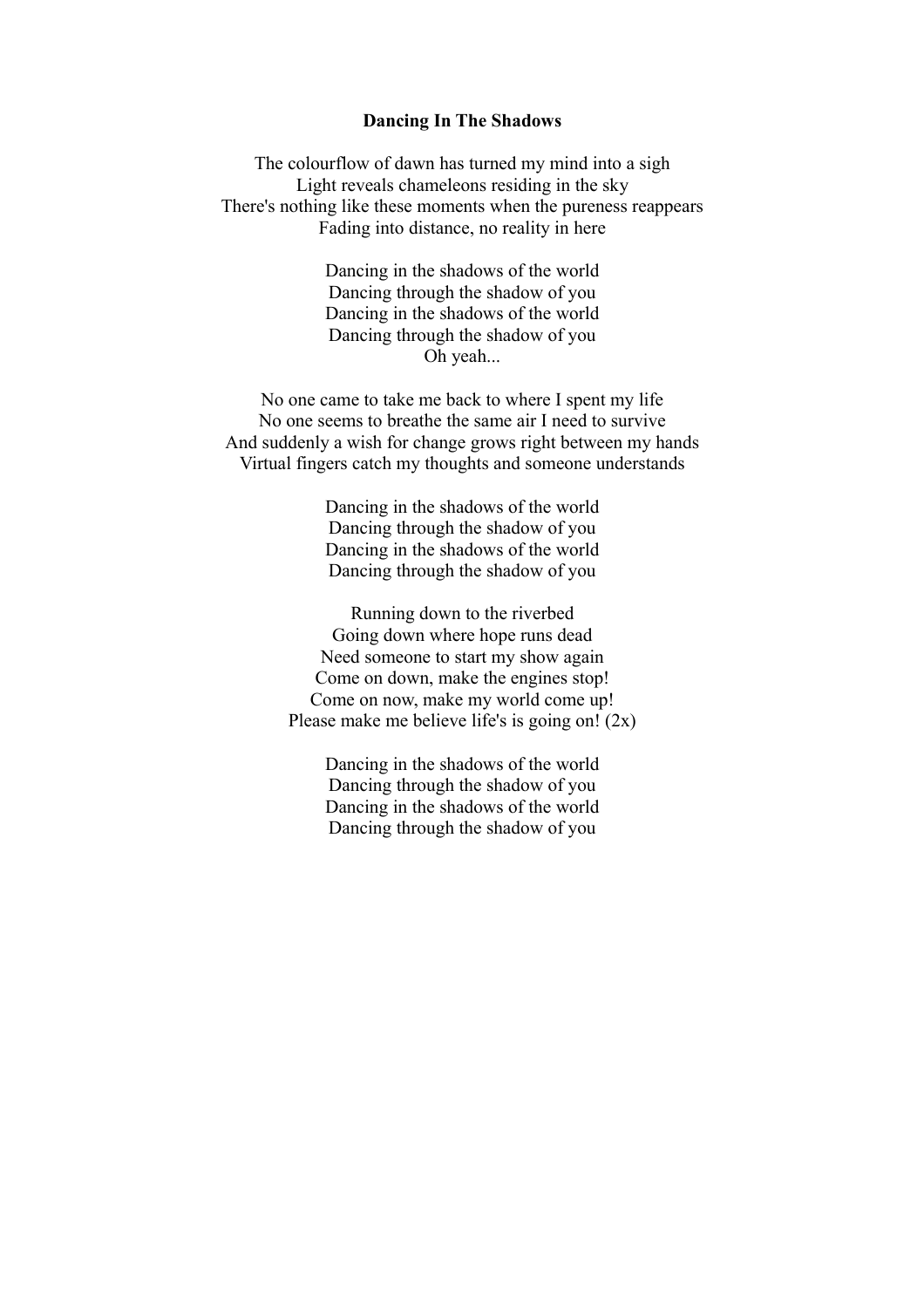## **Monument Of Sound**

Like ants they cross the morning light Another boring story! This time it seems so hard to take this city's desperate hurry

Let's build up a monument of sound!  $(4x)$ 

A new reflection in my coffee, a little hope behind closed doors My thoughts will dwell beyond a clear blue sky, for I can't use them, I can't use them anymore

Like ants they cross the morning light, it's another boring story This time it seems so hard to take this city's desperate hurry

Wake up, wake up! Close your eyes and use your mind! Wake up, wake up! There's space and there is time! Wake up, wake up! Close your eyes and use your mind! Wake up, wake up, Wake up!

Let's build up a monument of sound (the elementary dance) Arise from wind, earth, fire and water! Welcome to the miracles you've found! Oh, oh, oh,  $\phi$ l (2x)

> All around the world it's going on Still craving for attention I don't even cast a shadow anymore! No solid ground, no place to go, no mansion

And the Big Machine still rules your minds! Come take these thoughts away, away, away! I'm still out for the beauty, yeah! that made the sun rise up, rise up, rise up today

Wake up, wake up! Close your eyes and use your mind! Wake up, wake up! There's space and there is time! Wake up, wake up! Close your eyes and use your mind! Wake up, wake up, Wake up!

Let's build up a monument of sound (the elementary dance) Arise from wind, earth, fire and water! Welcome to the miracles you've found! Oh, oh, oh,  $\chi$  (2x)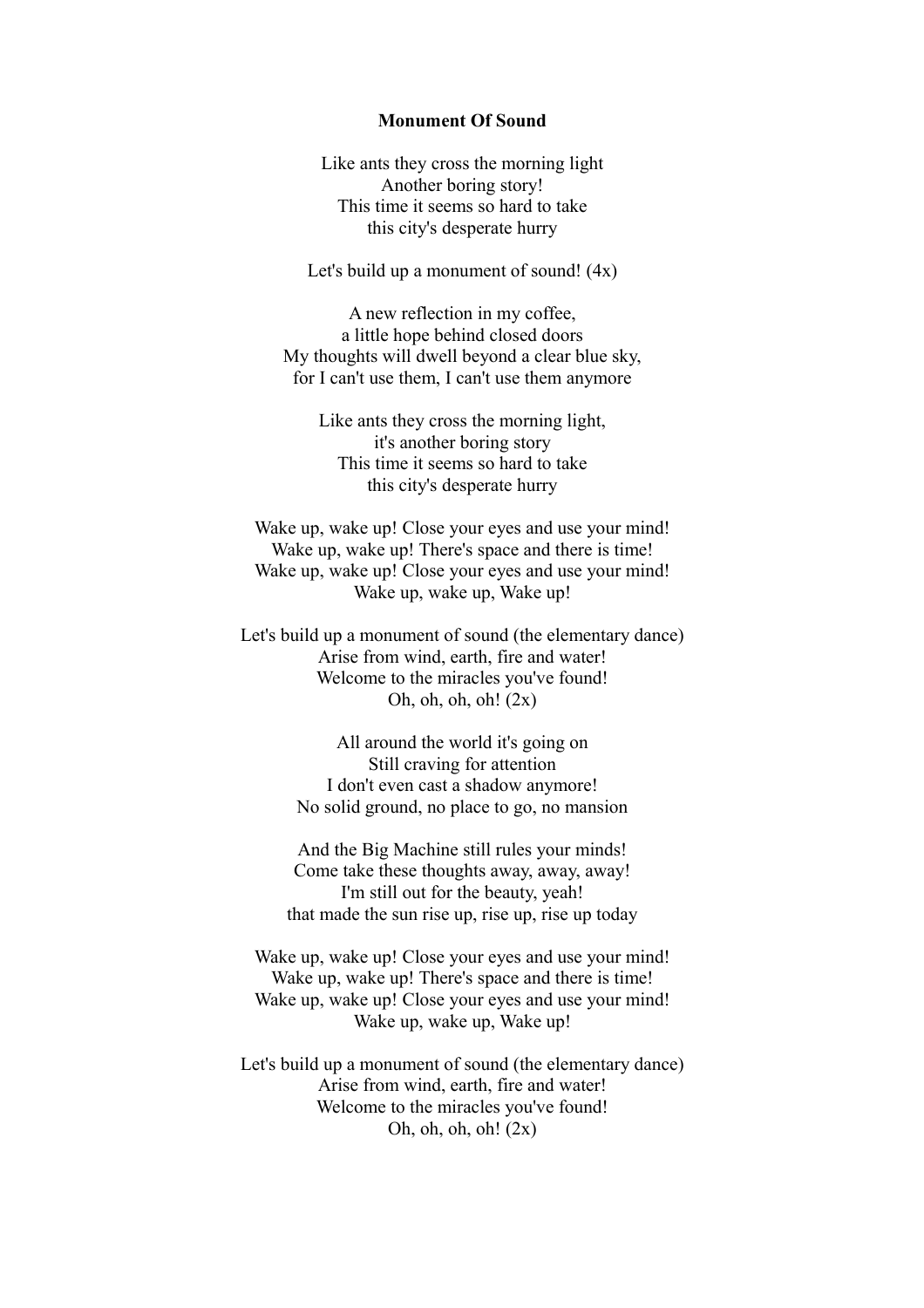## **Nothing Better**

Oh, I know you can make it A thousand dreams a million times From the sea to the mountains Doing good deeds and crimes You may encounter confusion Or deep frustration without end Your point of view can really fool you by telling enemies from friends

Ain't nothing better Some things are for free - yeahehe Ain't nothing better It's as good as it can be As good as it can be

Now you're alive and you're hungry You've still got this fire inside I know it keeps me believing That some of you guys will be doing it right There's something I can't relate to: Our time simply faded away Oh, you know I won't screw you 'Cause the colours of future mean something to me

> Ain't nothing better Some things are for free - yeahehe Ain't nothing better It's as good as it can be As good as it can be Oh yeah...

> Ain't nothing better Some things are for free - yeahehe Ain't nothing better It's as good as it can be As good as it can be Oh yeah...

I know it's time for you to leave There's so much more you can achieve Just try and learn how to keep breathing The world's your castle, rising son Enjoy your time with everyone And so I wave goodbye, I know it's done